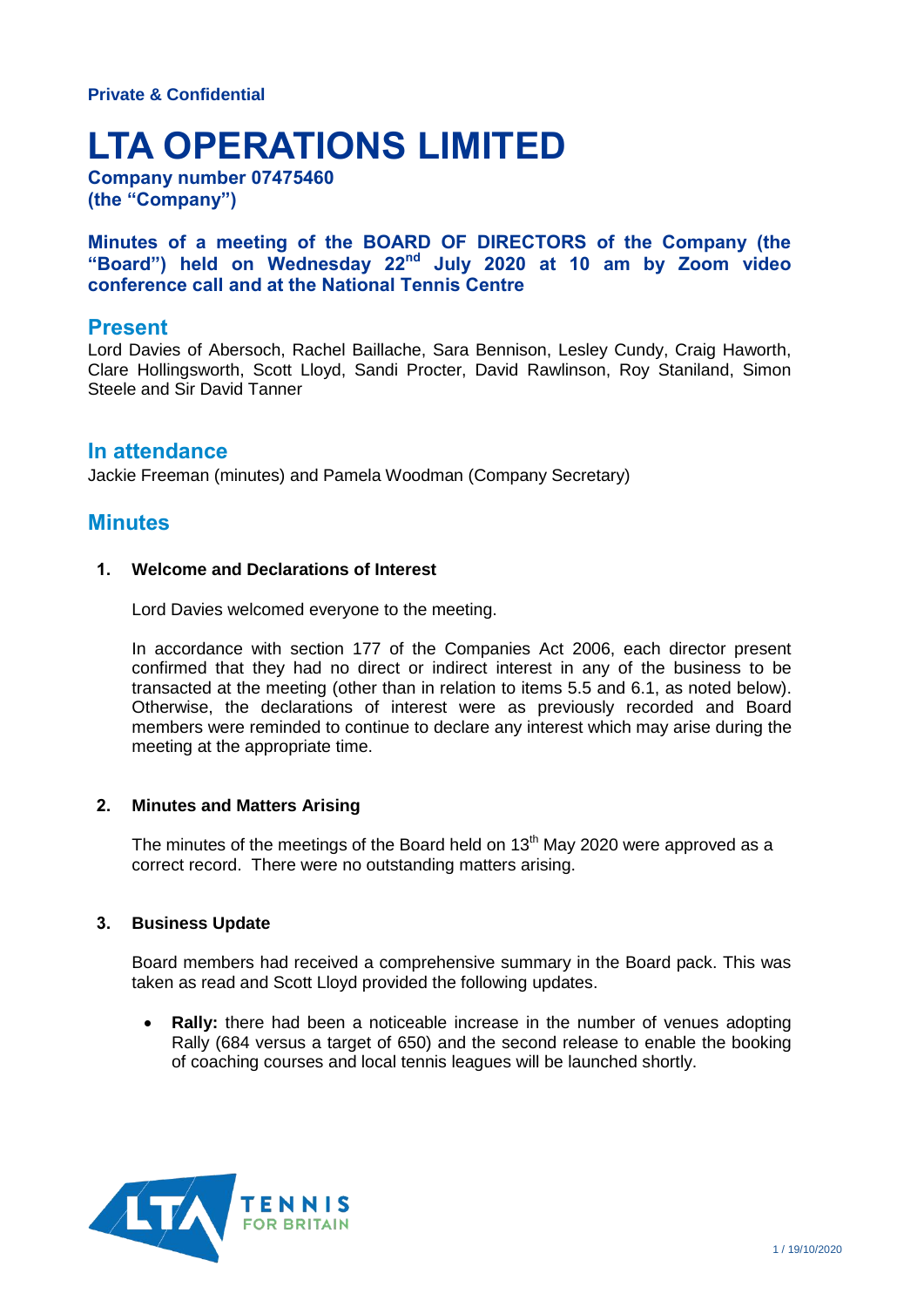- **LTA Youth:** Sir David Tanner congratulated the LTA for being the only NGB to have its resources for primary PE featuring on the official list that the Department for Education is signposting schools and parents to during Covid-19.
- **Property:** Scott Lloyd said that, as a result of Covid-19, 30% of existing indoor centres were expressing concern about re-opening. The LTA property team is continuing to monitor the situation and will feedback how the LTA's investment is prioritised.
- **Play Your Way:** Scott Lloyd will report back on the Play Your Way marketing campaign once the feedback has been analysed.
- **Coach Education and Delivery:** There have been 15 applications to date from parties wishing to be considered as coach education providers. In response to a request from Scott Lloyd, Lesley Cundy agreed to be a member of the review/interview panel.
- **NTC Operations:** Scott Lloyd thanked the Operations team for their work on the refurbishment of the NTC. Sir David Tanner and Roy Staniland added their thanks, too.
- **Regional Player Development Centres:** Scott Lloyd reported that funding had now been awarded for 2 additional centres: West Hants and Edgbaston. The revised funding model will allow for them to retain a lead coach on a full time basis and an apprentice coach on a part time basis.
- **Recruitment of a Performance Director:** Scott Lloyd informed the Board that Michael Bourne, currently Acting Performance Director at UK Sport, had accepted an offer for the new Performance Director role and an announcement would be made before 1<sup>st</sup> August 2020. Scott Lloyd thanked Sir David Tanner and Craig Howarth (and, in his absence, Tim Henman) for their contribution and support to the recruitment process.

#### **3.1 2020 Business Objectives**

A copy of the 2020 Dashboard, which had been updated to reflect the impact of Covid-19, was enclosed in the Board pack. Scott Lloyd pointed out that although the Remuneration Committee had had sight of it, it had yet to be formally approved.

Scott Lloyd drew the Board's attention to the various engagement scores: clubs 75% (versus target of 65%); volunteers 79% (versus 70%) and coach 79% (versus 70%). Scott Lloyd said that since the resumption of tennis there has been a huge increase in participation with a 300% increase in online bookings

Sandi Procter welcomed the updates and wanted to acknowledge the work that counties have done during lockdown.

In reply to a question from Rachel Baillache on colleagues' personal objectives, Scott Lloyd said that colleagues had been asked to rework their objectives for the second half of the year

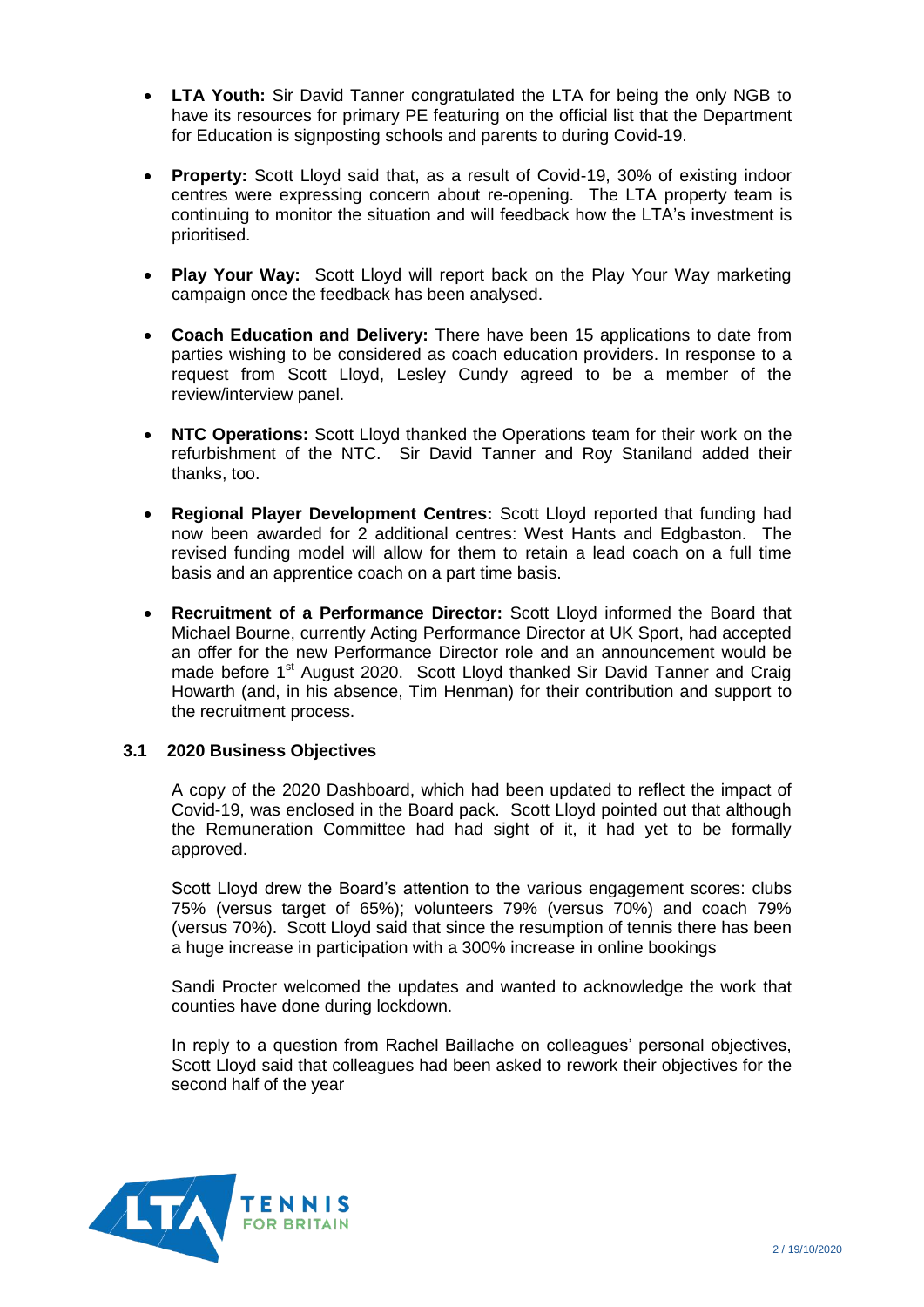Scott Lloyd confirmed that the objective around wheelchair tennis performance would be retained in 2021.

Lord Davies, on behalf of the Board, thanked Scott Lloyd and his executive team for doing an excellent job in difficult circumstances and extended his thanks to the counties and wider tennis network.

#### **3.2 Safeguarding Update**

The Safeguarding report was noted.

#### **4. Finance update and approval of financial statements**

Simon Steele provided a finance report which was included in the Board pack.

Following approval by the board of Lawn Tennis Association Limited of the LTA group's accounts, the financial statements for the LTA's various subsidiaries have now been prepared and are ready for approval and, if thought fit, signature. The directors of these subsidiaries are a subset of the Board members and an e-mail will be sent to the relevant directors seeking approval.

The draft annual report and financial statements of the Company had been circulated by e-mail on  $17<sup>th</sup>$  July 2020. After due and careful consideration, these were approved by the Board.

Simon Steele said that due to current uncertainty and the challenge in forecasting beyond the next 12-18 months, it is proposed to change the usual budget and 5YP planning process. Consequently, the 2021 budget will be presented to the Board at its December meeting and the 5YP will be updated in Q3 2021.

#### **4.1 Health and Safety report**

The health and safety report provided in the Board pack was noted.

#### **5. Discussion topics**

#### **5.1 Inclusion and Diversity update**

Vicky Williams' update was included in the Board pack with a copy of the Inclusion and Diversity action plan for 2020.

Scott Lloyd said that in response to his open letter, which had been published on the LTA website, 98 replies had been received, including 27 from colleagues. These replies are being followed up and general themes collated. Vicky Williams is also setting up an internal Inclusion & Diversity steering group.

Scott Lloyd and Vicky Williams had met with the Savannah Group, who had worked with The FA on their Advisory Board, to help inform the LTA's approach on progressing inclusion and diversity in some of the harder to reach areas, for example the coaching pathway.

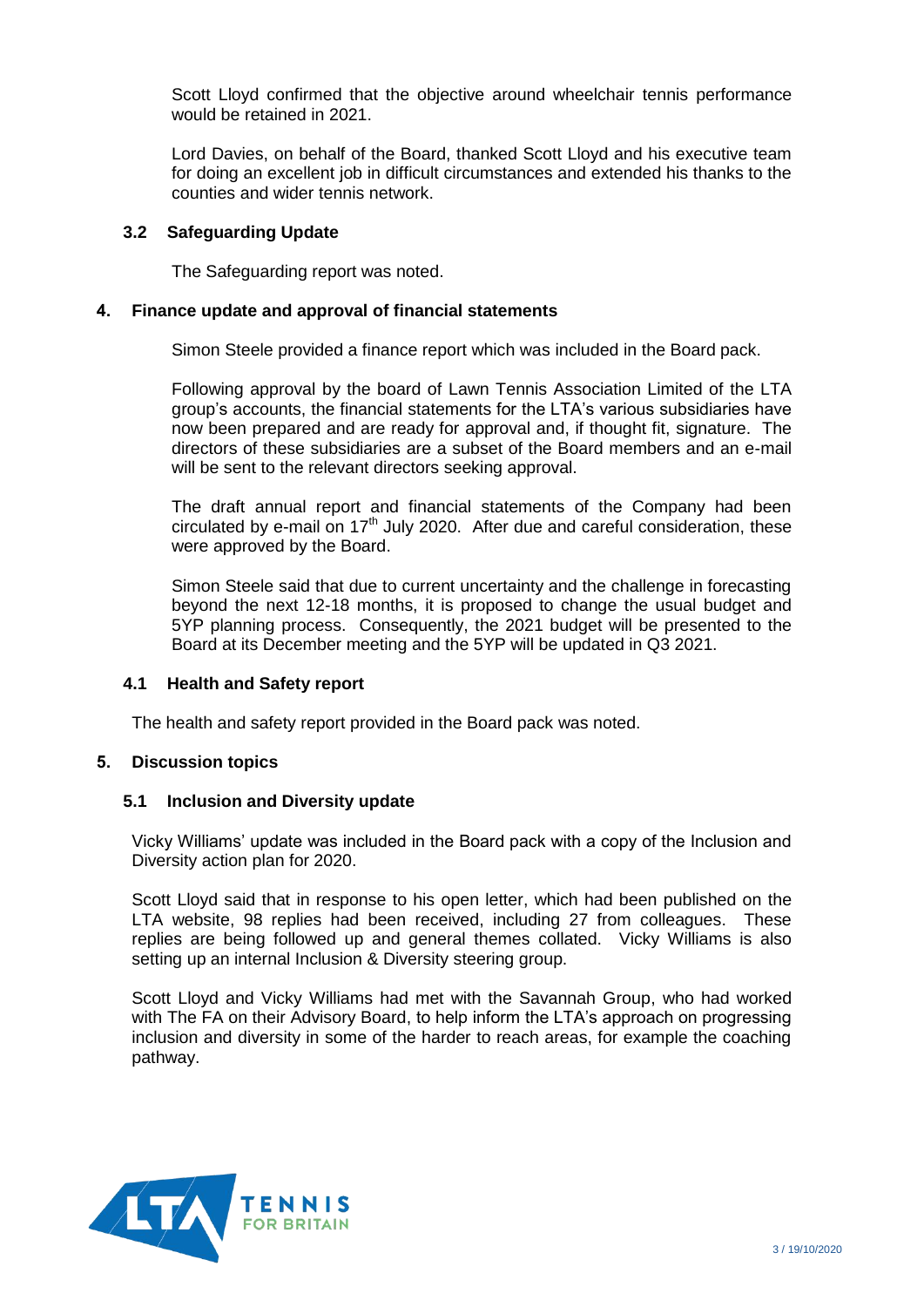David Rawlinson suggested that a representative from the Counties should be included in the working group and Roy Staniland felt it would be beneficial for Councillors to receive training and suggested that Funke Adoweru could support. Scott Lloyd thought that any training could also be offered through the Learning Management System (LMS).

Having already updated the Board Nominations Committee prior to the Board update meeting, Scott Lloyd reported that preparation had commenced for the LTA Board succession planning and following discussion with the Board Nominations Committee, it was considered to be an appropriate time to commence recruitment.

Separately, Sport England had announced a review of the Sports Governance Code. This is intended to be completed in January 2021 with the outcome published in readiness for the start of the next funding cycle in April 2021. It is expected that NGBs will need to be compliant with any proposed changes by March 2022. One of the requirements is likely to be an increase in the number of Board directors from a BAME background with a likely minimum of 2.

## **5.2 Commercial update**

Scott Lloyd highlighted the knock-on effect of Covid-19 on sponsorship and hospitality income. The paper gave an overview from a commercial partnerships perspective and the strategic approach being taken in a difficult market.

#### **6. Any Other Business**

#### **6.1 Board Effectiveness Review**

Lord Davies confirmed that he, with support from Clare Hollingsworth (SID) would lead a review of Board effectiveness. Lord Davies noted that, in accordance with the Sports Governance Code, there should be external evaluation of the Board every four years and so this should be carried out by the end of Q1 in 2021

There being no further business, the meeting closed at 12.15pm.

Signed……Lord Davies………………………… Dated……7<sup>th</sup> October 2020

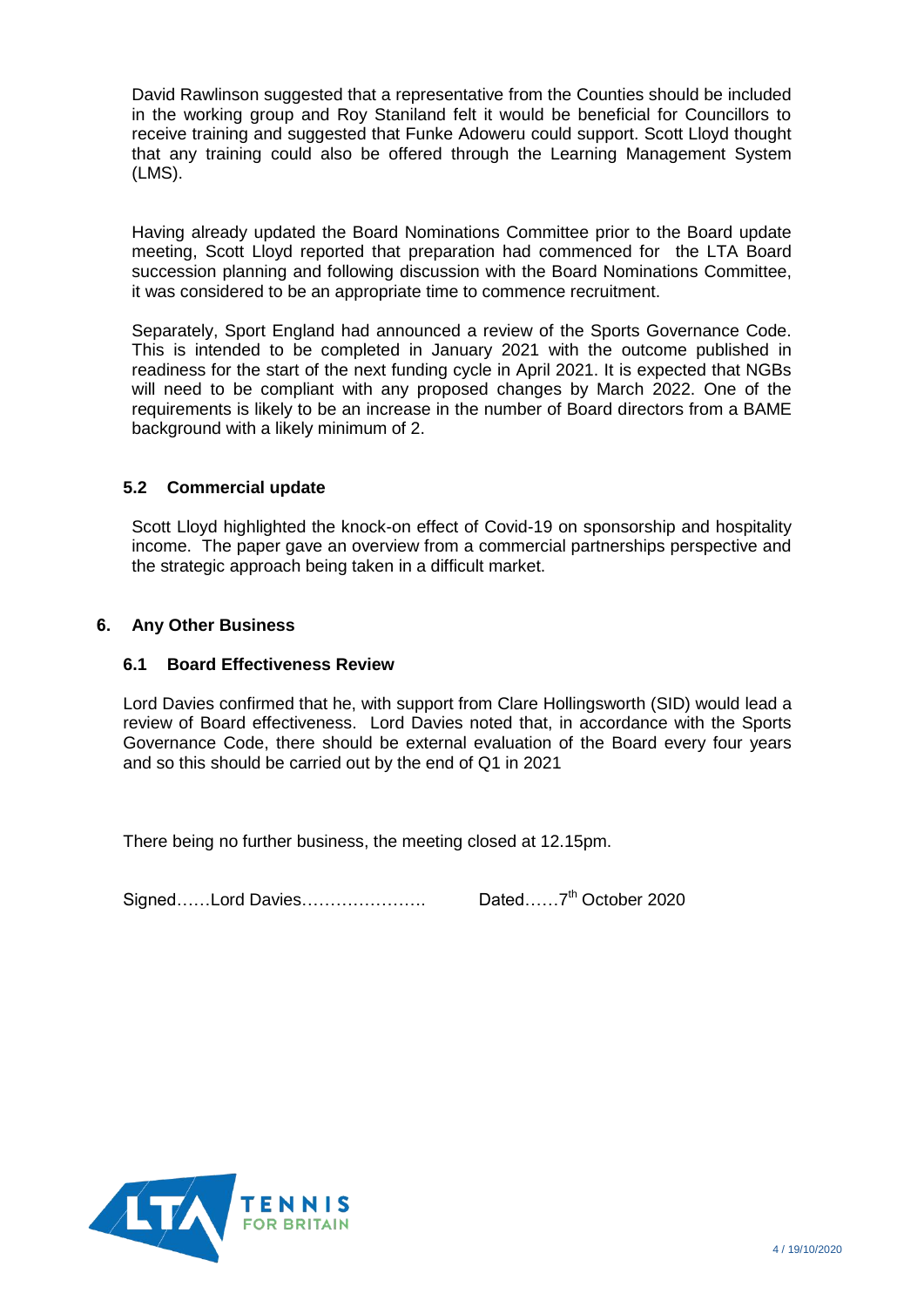# **LAWN TENNIS ASSOCIATION LIMITED**

**Company number 07459469 (the "Company")**

**Minutes of a meeting of the BOARD OF DIRECTORS of the Company (the "Board") held on Wednesday 22nd July 2020 at 10 am by Zoom video conference call and at the National Tennis Centre**

## **Present**

Lord Davies of Abersoch, Rachel Baillache, Sara Bennison, Lesley Cundy, Craig Haworth, Clare Hollingsworth, Scott Lloyd, Sandi Procter, David Rawlinson, Roy Staniland, Simon Steele and Sir David Tanner

## **In attendance**

Jackie Freeman (minutes) and Pamela Woodman (Company Secretary)

# **Minutes**

#### **1. Welcome and Declarations of Interest**

Lord Davies welcomed everyone to the meeting.

In accordance with section 177 of the Companies Act 2006, each director present confirmed that they had no direct or indirect interest in any of the business to be transacted at the meeting (other than in relation to item 5.1, as noted below). Otherwise, the declarations of interest were as previously recorded and Board members were reminded to continue to declare any interest which may arise during the meeting at the appropriate time.

#### **2. Minutes and Matters Arising**

The minutes of the meetings of the Board held on  $13<sup>th</sup>$  May 2020 were approved as a correct record with one amendment to be made. There were no outstanding matters arising.

#### **3. Appointment of trustees to The LTA Trust**

The Board noted the recommendation from the Board Nominations Committee to appoint Born Barikor and Christopher Mills as independent trustees of The LTA Trust. The Board approved the appointments, subject to the passing of an ordinary resolution by LTA Operations Limited. The appointment of Sandi Procter as the Board Trustee is being progressed.